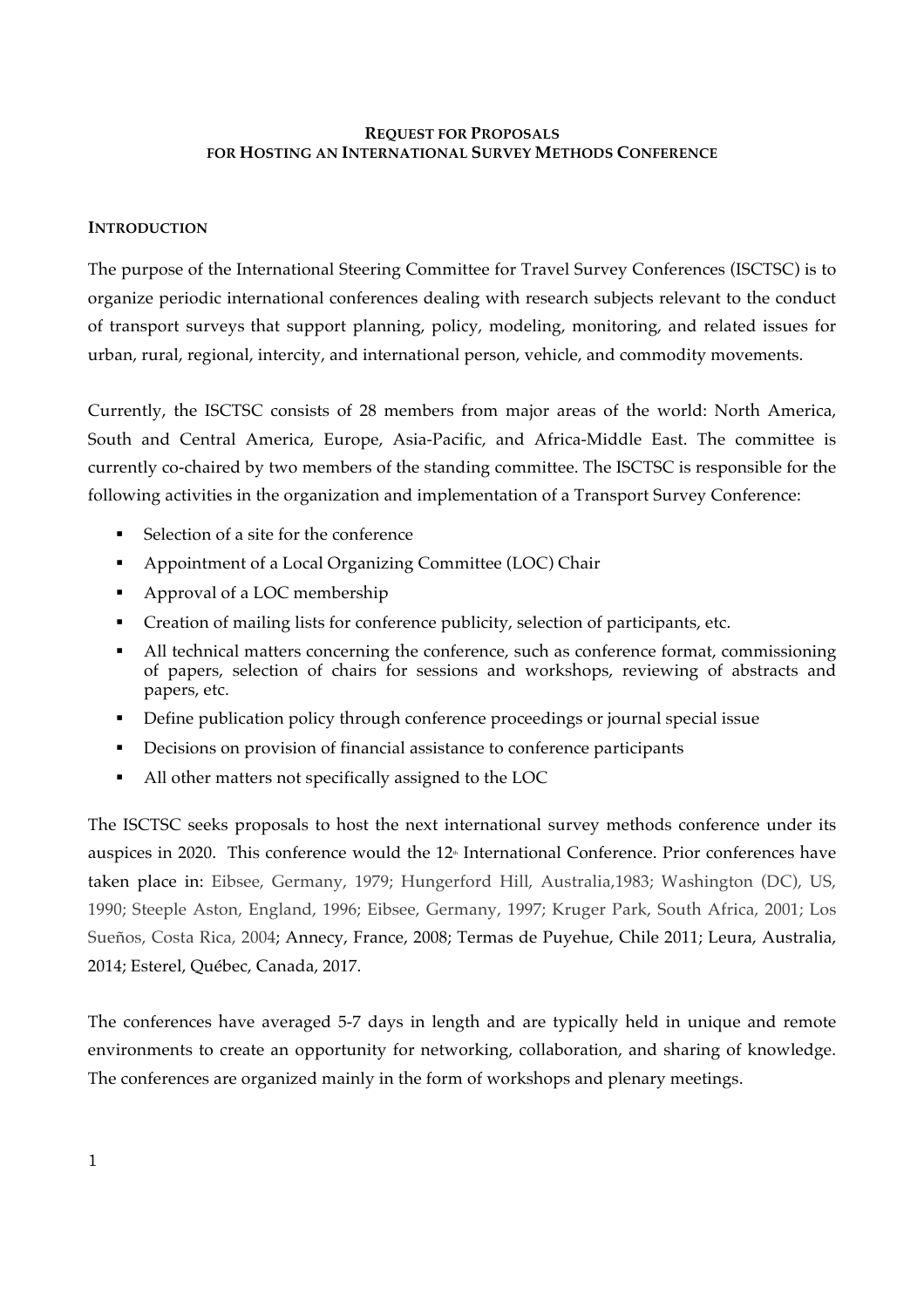### **REQUIREMENTS**

It is the intention of this document to spell out the requirements that a local proposer will need to meet in order to be able to host such a conference. This document provides an outline of the items that need to be addressed to show that it is feasible for a specific locality and group of individuals to host a conference, and to be able to bring about a successful conference.

# **1. LOCAL ORGANISING COMMITTEE CHAIR**

There must be an individual, resident in the country and within reasonably easy reach of the proposed venue, who is willing to volunteer a significant amount of time from about two years before the conference, through to about six months after the conference, in organising the local aspects of the conference. This individual must be able to devote this time, with the understanding and cooperation of his or her employer or business, without any material recompense from the ISCTSC for the time spent. This individual will serve on the ISCTSC for the duration of the conference planning and conference completion activities, will liaise with the conference co-chairs (who will also be the chairs of the ISCTSC), and will chair a Local Organising Committee (LOC) for the period from inception of the planning of the conference through to completion of the conference.

The LOC Chair should also be able to call upon the assistance of secretarial help, which may be paid for from conference funds, to assist in day-to-day work of the LOC. When the ISCTSC has a surplus in its banking account, it may be possible to make a loan to the LOC to cover costs that occur long in advance the conference.

Based on prior experience, LOC Chair may spend a significant of his or her time over a period of two-and-one-half years in organising all local aspects of the conference, with the bulk of this time being spent in the last six months leading up to the conference.

The LOC chair is required to appoint a LOC Committee of at least 5 members (including the chair), and may nominate up to two of the members to serve on the ISCTSC for the duration of the conference planning activity.

*The proposal response must identify the proposed LOC Chair; provide his or her credentials for holding this position; and specify that the necessary time and funding resources will be available to ensure the success of the conference. Also proposals should commit to the provision of the necessary secretarial services.*

# **2. LOCAL ORGANISING COMMITTEE**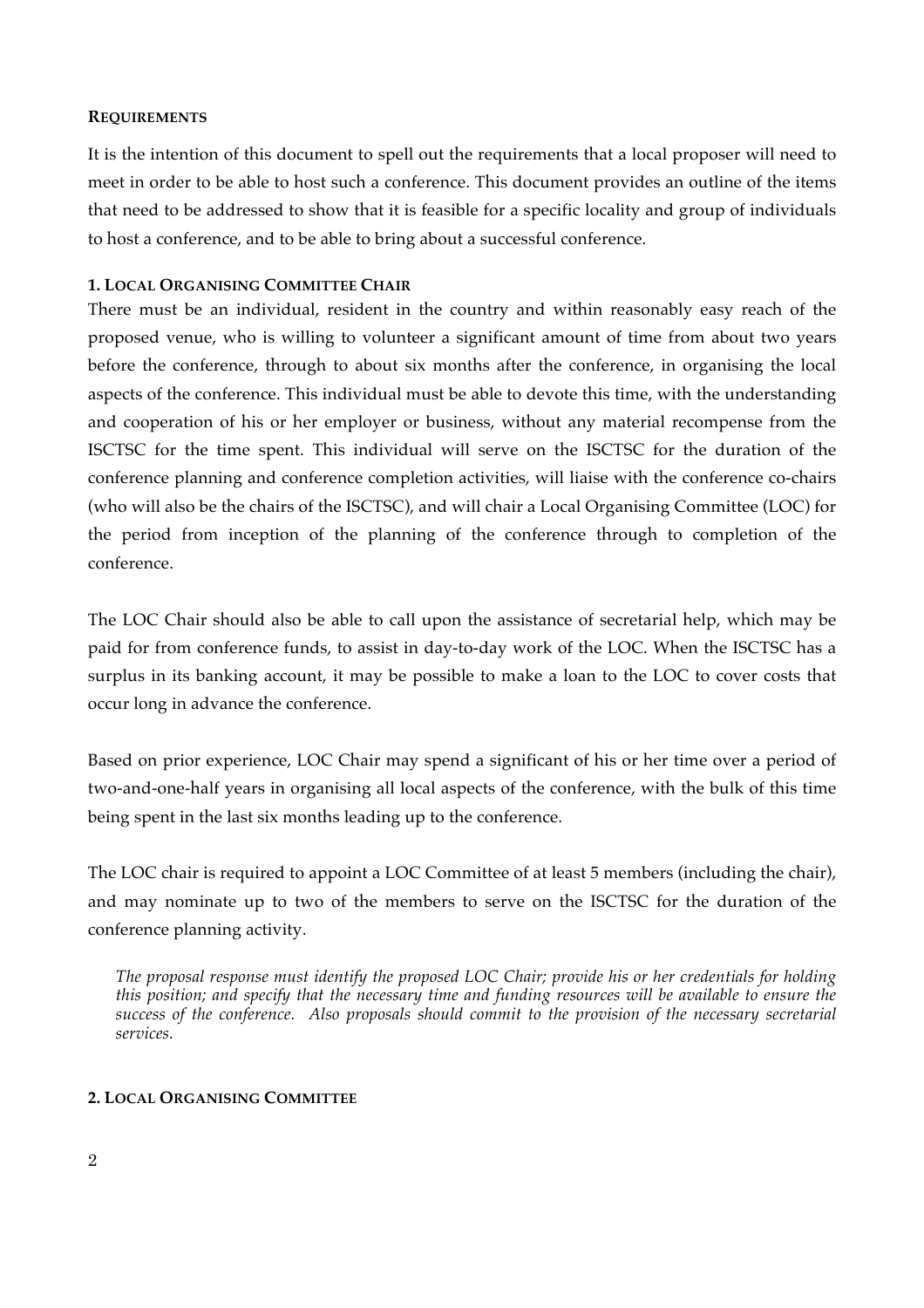The LOC Chair will be required to assemble nominations for a Local Organising Committee, which will consist of people from the local country hosting the conference. These individuals should also be able to devote significant amounts of time to the work of the conference organisation. These individuals should also represent major government entities involved in transport planning and surveys in the country, and may also include academics, consultants, and others engaged in the practice of and research into transport survey methods.

In addition to supporting the work of the LOC Chair, these committee members may be called on to seek out local funding for aspects of the conference, such as sponsorship for local conference delegates, sponsorship of one or more social events held during the conference, sponsorship of delegate gifts and materials, etc. Members of the committee will assist the LOC Chair in all aspects of the local organisation of the conference, such as transport between the conference venue and the nearest international airport, organisation of facilities for the conference (audio-visual requirements, notice boards, chairs, tables, signage, meals, social events, tours, etc.), organisation of activities for accompanying persons, etc. Members of the LOC will also be expected to provide assistance in publicising the conference to people in the host country and in countries in the general region of the host country.

*The proposal response must identify the types of persons who would be asked to serve on the LOC; proposals would be strengthened with the identification of specific persons and their credentials.* 

## **3. CONFERENCE SECRETARIAT**

The LOC is responsible to provide the conference secretariat, who will handle on-site conference issues, registrations, fee adjustments, and all other related housekeeping issues, during the conference itself. On-site issues will be better handled if the secretariat is fully involved with the LOC for the final 6 months prior to the conference.

*The proposal response must present plans for the supply of a Conference Secretariat. Search for sponsorship for secretarial/organisational services is encouraged, be it as a grant of money or in-kind.*

#### **4. FINANCIAL RESPONSIBILITY**

The ISCTSC is a non-profit organisation. It strives to hold conferences that will break even or create a small surplus that may be used to assist in organising future conferences and in underwriting scholarships for delegates from lower income countries or for students. As noted in the Constitution of the ISCTSC:

*"The LOC shall be responsible, however, for any risks associated with the conference, including any financial losses that may result from the conference. It shall be the explicit aim of the ISCTSC, however, to ensure that the LOC shall not incur any unreasonable risk in organizing a conference and shall also underwrite losses up to the amount of the reserves held by the ISCTSC."*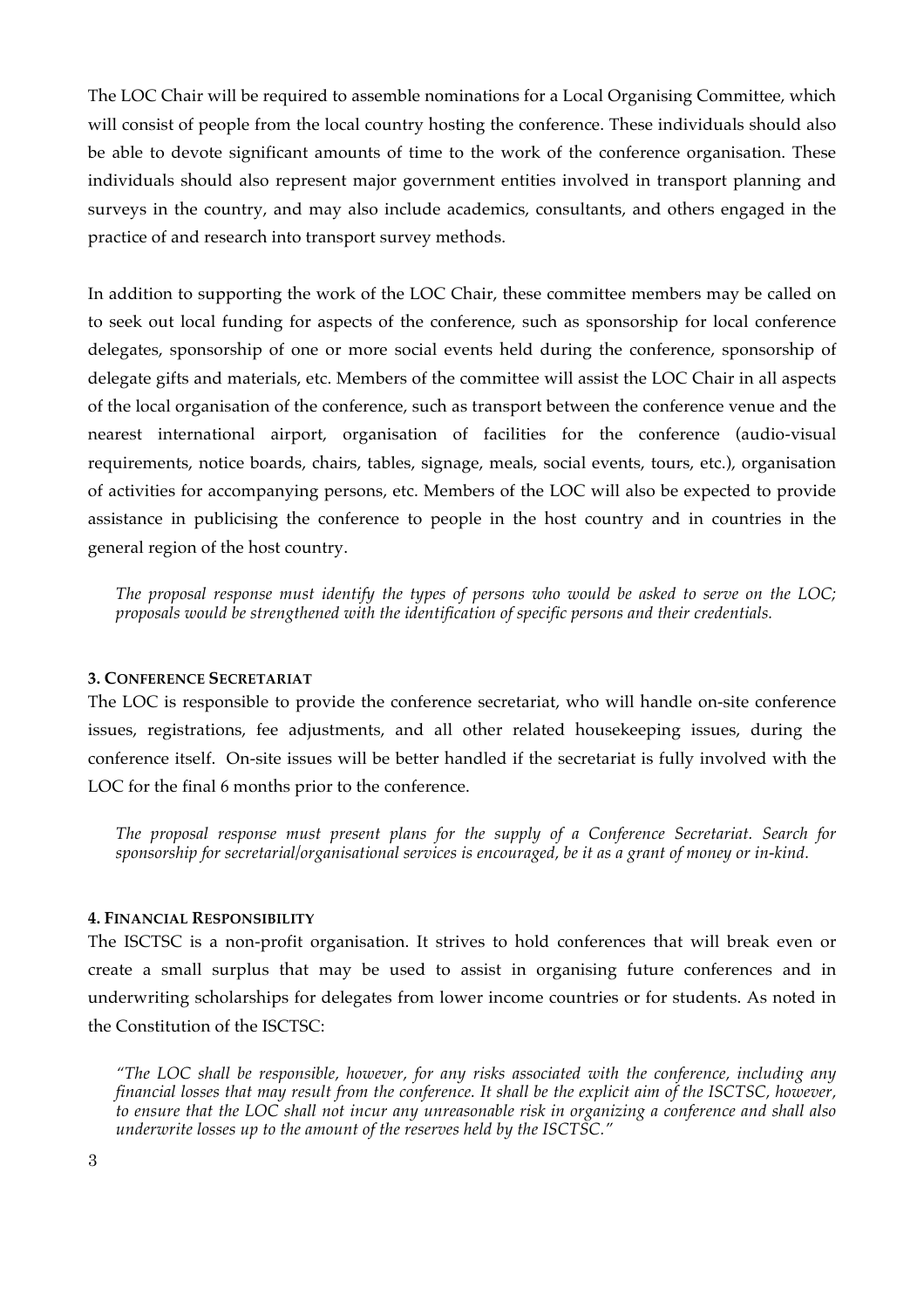Therefore, the LOC Chair, the LOC, and the employers of these individuals must be able and willing to bear this financial responsibility. A letter or letters of commitment will be required from the members of the LOC, or an organisation in the proposed host country, indicating willingness and ability to underwrite this responsibility. These letters are to be provided to the ISCTSC cochairs.

The conference fee will be negotiated between the Conference Chair(s) and the LOC, and will be subject to approval by the ISCTSC. The LOC will be responsible for preparing estimates of all costs that must be incurred in running the conference, and negotiate sponsorships, so that the conference fee can be established so as to meet the financial goals of the conference, as noted above. The LOC will be responsible for keeping track of all local expenditures and rendering accounts of these expenditures to the Conference Chair(s) and ISCTSC, as demanded. The LOC will handle the receipt of all registration fees, donated funds, and sponsorship monies. The LOC will be responsible for handling all local expenditures, including the conference venue, accommodations, and costs of included meals and activities.

The LOC will need to establish a local bank account for the receipt and disbursement of funds connected with the conference. This account should be clearly separate from any other accounts held by members of the LOC and their employers, such that all receipts and expenditures can be clearly identified, and there is no co-mingling of funds from the conference and from nonconference activities. The LOC account must be capable of receiving and sending international wire transfers. The proposal should discuss the provision of contemporary international payment arrangements for delegates considering costs, security and convenience. The LOC will be responsible for handling the money from local registrations and sponsorships, so that this money does not need to be transferred twice.

*The proposal response must address the issue of financial responsibility for the conference, and how this will be handled. Also, proposals should explicitly state the proposer's experience in conference planning and management as evidence of its ability to be successful in this endeavour.*

#### **5. CONFERENCE VENUE**

The conference venue is critical to the success of these conferences. There are a number of requirements that the venue must satisfy:

- The venue must be reasonably accessible by international delegates, or the LOC must organize transport to and from an international airport that will make it possible for delegates to access the conference venue in reasonable time, and at reasonable cost.
- The venue should be somewhat remote, so as to provide a location that is conducive to conference delegates remaining full-time within the conference, and building the networks and contacts that make these conferences successful.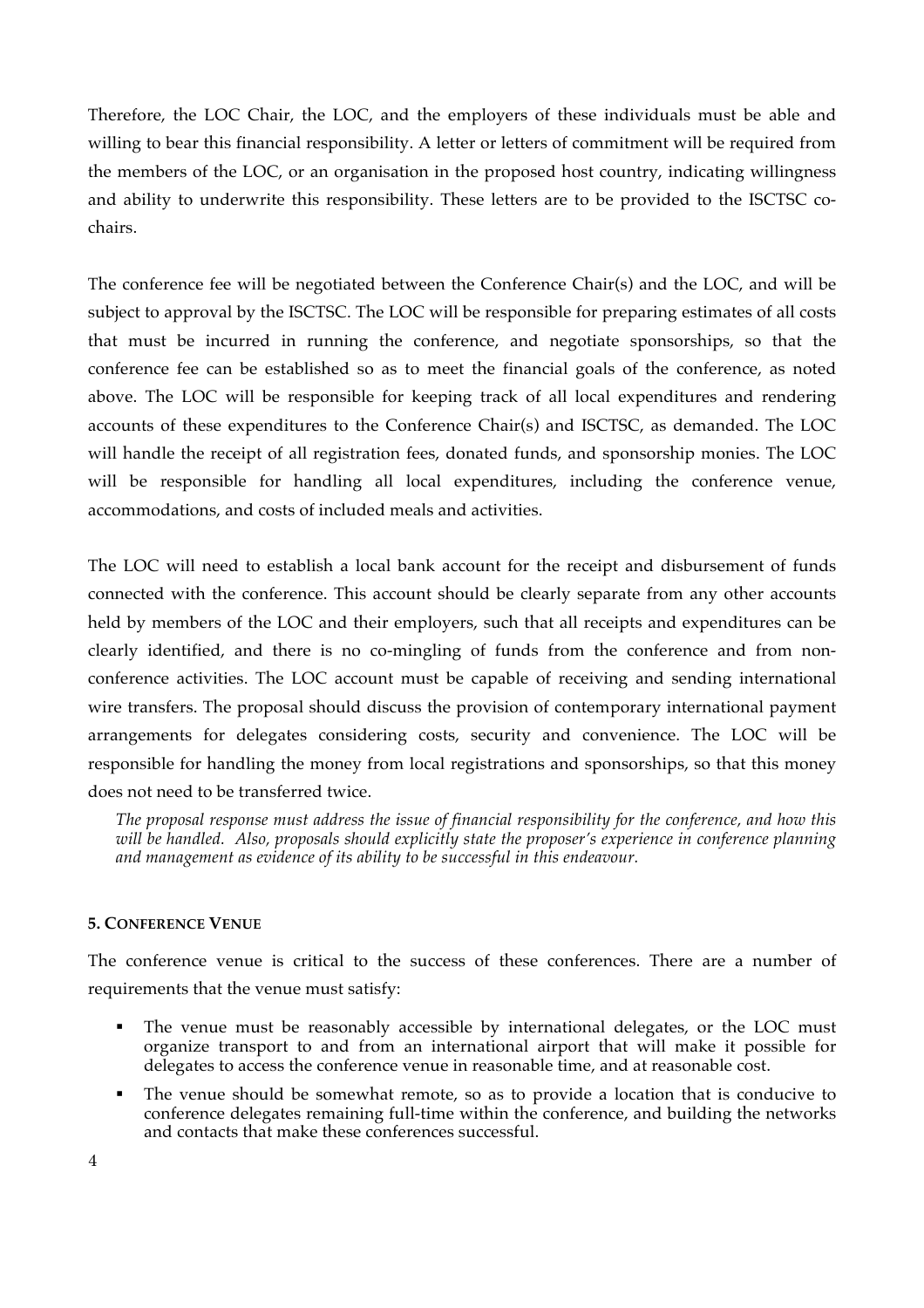- The venue should be attractive, in such a way that delegates will wish to attend and will also wish to bring accompanying family members and/or friends.
- The venue should be able to accommodate approximately 130 170 conference delegates and about 30 - 50 accompanying persons, and ideally should not have sufficient space to accommodate significant numbers of the general public *in addition* to the conference delegates and accompanying persons.
- The cost of all conference facilities, accommodation, meals, and incidentals, should be such that the conference cost will be considered internationally reasonable, vis-à-vis conferences of a similar duration and nature. It is expected that a conference fee of between US\$500 and US\$800 will be charged in addition to accommodation, meals, and other costs. The total package cost is expected to be of a maximum of US\$2000 with a search of a reasonable balance between registration, accommodation and social activities costs.
- The venue must be able to accommodate up to 7 or 8 breakout sessions simultaneously, and also be capable of accommodating plenary sessions with all delegates and all accompanying persons together. It is important to verify *size* and sound *insulation of* parallel breakout meeting rooms to be adequate*.* Previous conferences have needed at least 3-4 such rooms large enough for a minimum of 25 participants able to see each other faceto-face, and a further 3-4 rooms for at least 15 people.
- The venue should be able to provide full board for all delegates and accompanying persons, at the option of the conference organizers.
- The venue should be capable of serving meals for up to 200 people quickly, so that the conference schedule can be readily adhered to, and there are no delays for delegates trying to get meals and return to work.
- The venue should be able to provide all the facilities normally associated with a first-class conference, including a registration area, location for the conference secretariat, meeting rooms, banqueting facilities, audio-visual equipment, etc.
- The venue should also be able to provide telephone, Internet links, etc. for delegates, at least under conditions that will allow delegates to place phone calls as needed (at their own cost), check e-mails, etc.
- § Accommodation for delegates should be within walking distance of conference meeting rooms and related facilities and should be of a reasonable standard, in relation to the venue.
- § Proposals must include due consideration of any emerging technologies that could improve the running of the conference, and any requirements that these may imply (such as virtual networks).

Because the normal format of these conferences is to divide each day into three periods – morning, afternoon, and evening – and to provide delegates with one of these periods free each day (or for the organization of a conference activity, distinct from the workshops and plenary sessions), there must be activities and opportunities in the vicinity of the conference venue, where delegates and their accompanying persons can relax or recreate The corresponding cost of these activities should be included in registration cost.

*Proposals should offer at least two alternative venues that could satisfy the above conditions. Full details of their comparative advantages, in terms of accommodation space, conference facilities, attractiveness,*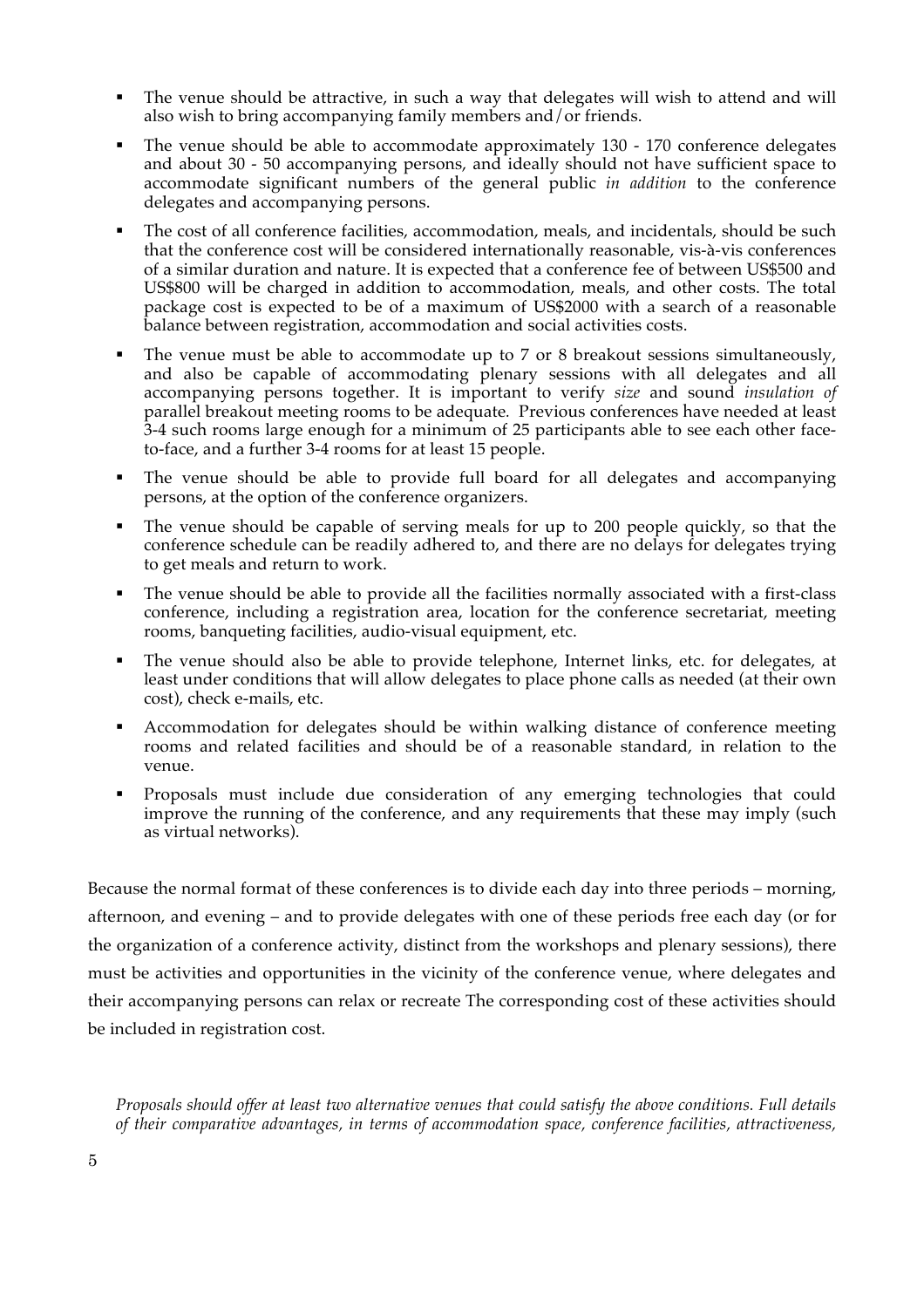*relative remoteness, and costs should be provided in the proposal. Recommendation should be made, however, of the preferred site. It is not necessary to have exact costs at the time of the proposal.*

### **6. MEETINGS**

The LOC Chair or a representative of the LOC should be able to attend each of the meetings of the ISCTSC that are held during the time for planning the conference and completing it. These meetings are usually held in conjunction with the Transportation Research Board Meeting in January in Washington, DC, and may also be held at one other time during each year, in conjunction with another major meeting of transport professionals.

The LOC Chair will be expected to organise periodic meetings of the LOC in the host country, in order to be able to pursue the work of organising the conference effectively. Costs of such meetings must be borne by the individual members of the LOC and cannot be charged to the conference costs, unless specifically approved in advance by the ISCTSC.

At least one meeting of the LOC should be held with representatives (in principle conference cochairs) of the ISCTSC participating, to take place before the conference, preferably about a year in advance, and before final commitments are made for the proposed conference site, in order to ensure that the conference site is adequate and can accommodate all requirements of the conference. This meeting should preferably be held at the proposed conference site, to allow members of the ISCTSC and LOC to experience the accommodations, services, and facilities offered. Assistance to members of the ISCTSC to attend this meeting is not the responsibility of the LOC even if it might be included in conference budget when possible.

Regular meetings (physical, telephone, skype…) should be planned between LOC and conference co-chairs in order to ensure that all issues and items have been taken care of, or are in progress. An ISCTSC committee meeting is generally organized with the LOC at the end of the conference in order to assess all aspects of the conference and discuss necessary requirements for future conferences. Additional costs of the meeting should be included in conference budget.

*Proposals should include plans for holding the necessary meetings.*

## **7. LOCAL FUNDING**

It is the expectation of the ISCTSC that the local organising committee will be able to raise local sponsorship funds.